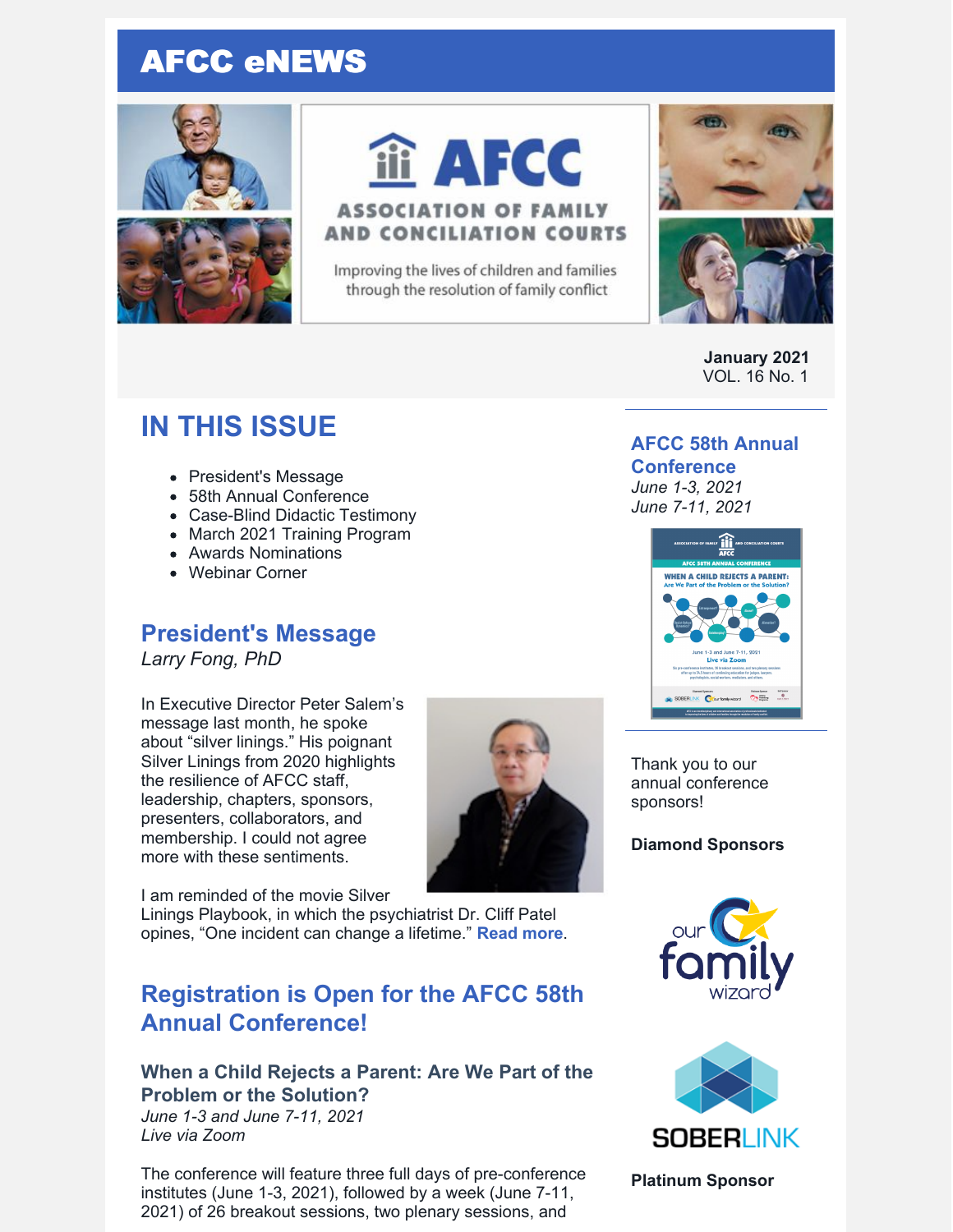opportunities to connect with colleagues and presenters. Attendees can earn up to 34.5 hours of continuing education credit.

**Read the [brochure](https://www.afccnet.org/Portals/0/Conferences/58th Annual Brochure.pdf)** to learn about the sessions in store for you, including numerous on-demand sessions! Register now for the best rates!

**[Register](https://www.afccnet.org/Conferences-Training/AFCC-Conferences/ctl/ViewConference/ConferenceID/227/mid/615) now!**

#### **Scholarships Are Available!**

Thanks to the generosity of donors to the AFCC Scholarship Fund, AFCC will offer several scholarships to the 58th Annual Conference. Each scholarship includes conference registration, pre-conference institutes, and a certificate of attendance! **[Apply](https://www.surveymonkey.com/r/58thAnnualScholarship) now**!

#### **Exhibitor and Sponsorship Opportunities Available!**

AFCC offers organizations the opportunity to reach attendees of the 58th Annual Conference. Sign up to exhibit or sponsor the conference to promote your products and service! **Learn more** and contact AFCC [Communications](mailto:gwentling@afccnet.org) Coordinator **Gina Wentling** with any questions.

## **Case-Blind Didactic Testimony: An Elucidation**

#### *David A. Martindale, PhD, ABPP*

January 2021 marks the 14th anniversary of the publication, in *Family Court Review*, of AFCC's *Model Standards of Practice for Child Custody Evaluation*. Work on the *Model Standards* was begun in October 2004. The Task Force developed eight drafts before the final document was submitted to, and approved by, AFCC's Board of Directors in May 2006.

In March 2019, a task force charged with reviewing and revising the *Model Standards* was assembled. My role as Reporter for the *Model Standards* earned me a seat at the Revision Task Force table. **[Read](https://files.constantcontact.com/6beb60a3701/208e4dee-2daa-41ed-af2d-65d0bc299c41.pdf) more**.

## **Sign Up Today for AFCC's New Online Training Course on Child Custody Evaluations!**

#### **The Fundamentals of Conducting Child Custody Evaluations**

*March 16-18 and March 22-24, 2021*

This 24-hour online training program for professionals interested in child custody evaluations (CCE) offers participants the opportunity to learn from an experienced team of trainers. The program will take place in two segments per day, two hours each. Topics include the CCE process, psychological testing, parenting plans, research, and cultural



#### **The Fundamentals of Conducting Child Custody Evaluations** *March 16-18, 2021 March 22-24, 2021*



#### **AFCC Chapter Conferences**

**New York Chapter Annual [Conference](https://afccny.org/)** January 22, 2021 Being held virtually

#### **California Chapter**

**Annual [Conference](https://www.afcc-ca.org/)** February 1-28, 2021 Being held virtually

#### **Alberta Chapter**

**Annual [Conference](https://www.afccalberta.org/)** March 19, 2021 Being held virtually

**Ohio Chapter Annual [Conference](http://ohioafcc.org/)** April 7, 2021 Being held virtually

**Australia Chapter Annual [Conference](http://afccnet.org.au/conferences/)** July 2-4, 2021 South Brisbane, QLD

#### **Resource of the Month**

**[We'll](https://www.afccnet.org/14symposium/Well-Be-Back) Be Back**\*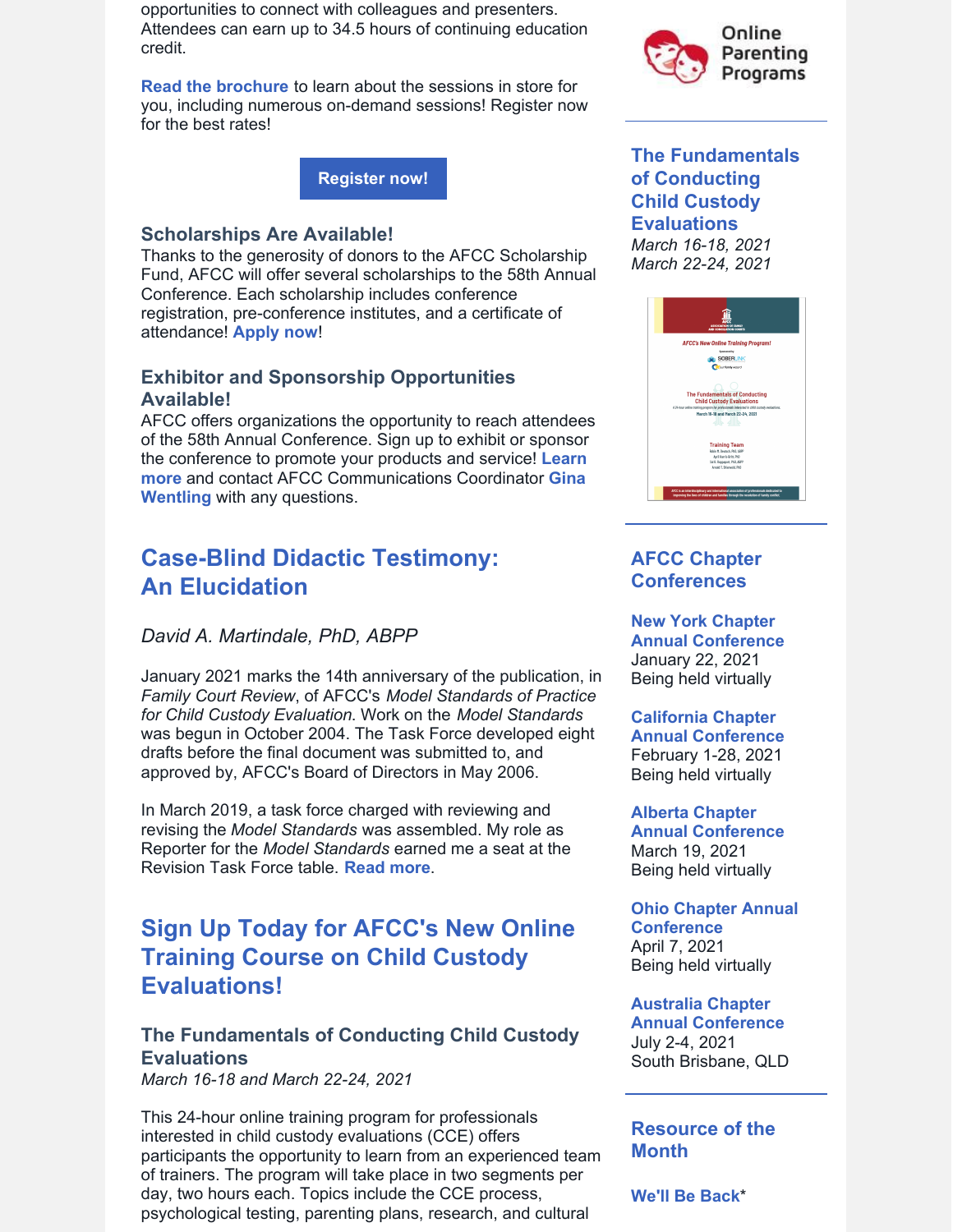and diversity considerations. **Read the [brochure](https://www.afccnet.org/Portals/0/AFCC V-Training 1220 571%c3%98%c3%98-3.pdf)** for complete details.

**The training team includes**: Robin Deutsch, PhD, ABPP April Harris-Britt, PhD Sol Rappaport, PhD, ABPP Arnold Shienvold, PhD

In case you missed it: Judge Dianna Gould-Saltman channeled King George III to deliver a message at the 14th Symposium on Child Custody. **[Enjoy](https://www.afccnet.org/14symposium/Well-Be-Back)**!

\*With apologies to Lin-Manuel Miranda, creator of Broadway's *Hamilton*

**[Register](https://www.afccnet.org/march2021training) now!**

### **Nominate a Colleague for an AFCC Award**

AFCC presents several awards each year to acknowledge the many important contributions made by individuals and organizations to enhance the lives of children and families. Your nominations help recognize these accomplishments.

Please consider nominating a colleague for one of the following awards, to be presented at the AFCC 58th Annual Conference. Nominations must be submitted online and will be accepted through **March 26, 2021**.

- **John E. VanDuzer [Distinguished](https://www.afccnet.org/About/Awards/ctl/ViewAward/AwardID/1/mid/543) Service Award** recognizes outstanding contributions and/or achievements by AFCC members. Last year's recipient was Marsha Kline Pruett, PhD, ABPP.
- **Stanley Cohen [Distinguished](https://www.afccnet.org/About/Awards/ctl/ViewAward/AwardID/2/mid/543) Research Award**, sponsored by the Oregon Family Institute, recognizes outstanding research and/or research achievements in the field of family and divorce. Last year's recipient was Nancy Ver Steegh, MSW, JD.
- **Irwin Cantor [Innovative](https://www.afccnet.org/About/Awards/ctl/ViewAward/AwardID/3/mid/543) Program Award** recognizes innovation in courtconnected or court-related programs created by AFCC members. Last year's recipient was Family Law Limited Scope Services Project.

**AFCC [Awards](https://www.afccnet.org/About/Awards)**

## **Your Donation to the Scholarship Fund Provides Opportunities**

Many of your colleagues, who are also dedicated to improving the lives of children and families through the resolution of family conflict, have never had the opportunity to attend an AFCC conference. The Scholarship Committee hopes to make AFCC conference attendance possible for more professionals, and they need your help.

Please consider donating to the AFCC Scholarship Fund to invest in professionals like you as they grow in their careers and bring new skills back to their [communities.](https://files.constantcontact.com/6beb60a3701/94b674f2-3680-4be4-bba3-3ef52a9fb59b.pdf) **Read this year's letter** from Scholarship Committee Chair Mary Ferriter and AFCC Executive Director Peter Salem to better understand how your donation supports others. Please contribute to the Scholarship Fund if you can. We all appreciate your generosity!

**[Donate](https://members.afccnet.org/donate-now) now!**

## **AFCC Webinar Corner**

**Special Flash Webinar Coming Next Week!**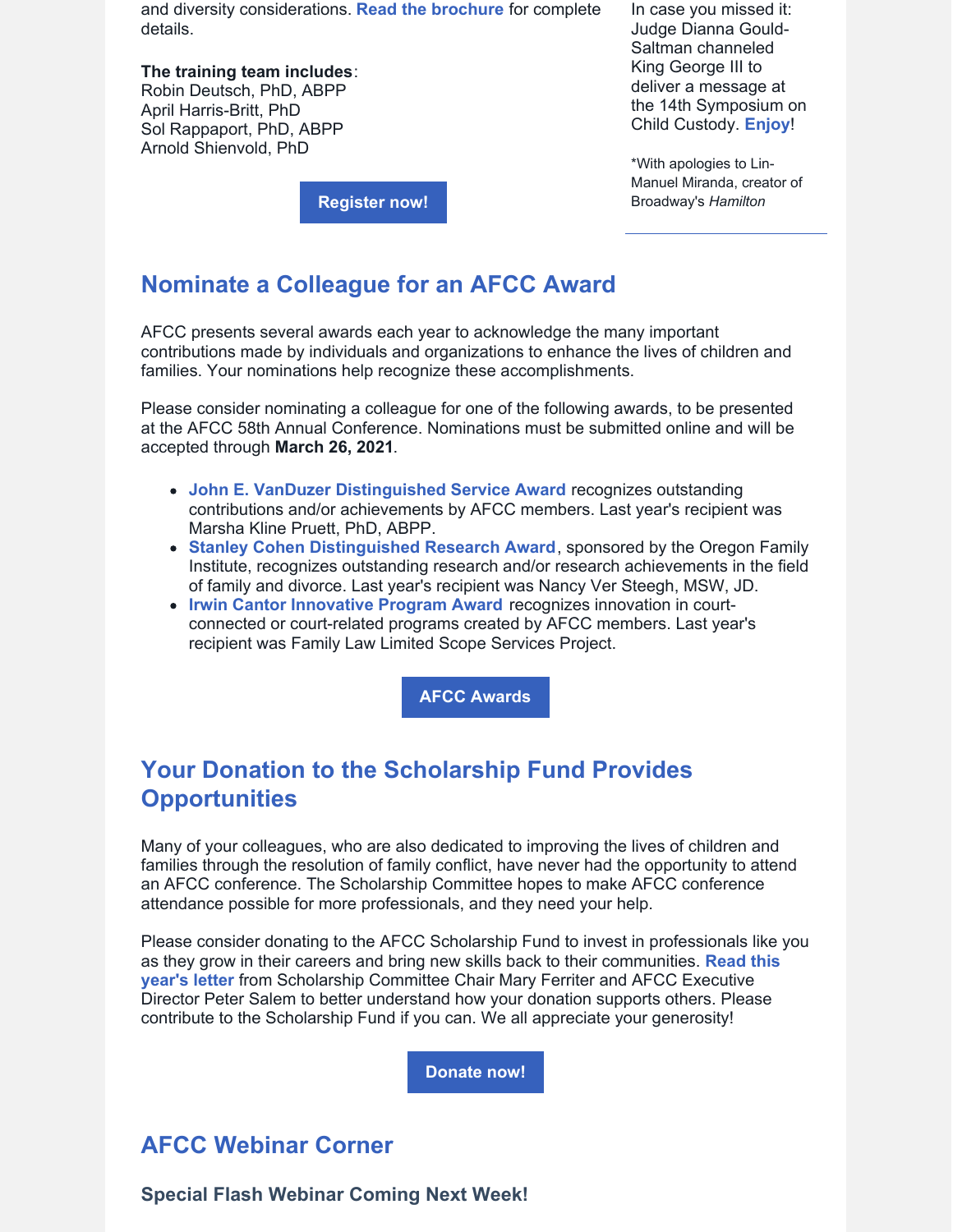#### **Claims and [Counterclaims](https://www.afccnet.org/Conferences-Training/Webinars/ctl/ViewConference/ConferenceID/409/mid/772) in Parental Alienation Research: What's a Family Court Professional to Do?**

Robin Deutsch, PhD | Dr. Peter Jaffe | Michael Saini, PhD January 26, 2021 | 4:00pm-5:30pm Eastern Time US/Canada Registration closes on January 25, 2021 at 9:00am Eastern Time US/Canada

Recent research conducted by Professor Joan Meier (2019), and Drs. Jennifer Harmon and Demosthenes Lorandos (2020) appears to be based on the same data but comes to diametrically opposite conclusions about the impact of allegations of parental alienation on court decisions. This AFCC webinar will offer a look at these studies from the perspective of a co-founder of an intensive intervention, an advocate and expert in intimate partner violence, and a researcher who has studied this issue extensively. The presenters will examine the practical, methodological, and ideological issues related to cases with resistrefuse dynamics and the studies specifically.

**Registration** Members: \$15 Non-Members: \$50 **Certificate of Attendance** Members: \$15 Non-Members: \$20

Continuing education credit may be available for lawyers, judges, psychologists, social workers, counselors, and other professionals. **[Learn](https://www.afccnet.org/Conferences-Training/Webinars/ctl/ViewConference/ConferenceID/409/mid/772) more**.

**[Register](https://www.afccnet.org/Conferences-Training/Webinars/ctl/ViewConference/ConferenceID/409/mid/772) now!**

#### **Children Killed in the Context of Domestic Violence: Lessons Learned from [Tragedies](https://www.afccnet.org/Conferences-Training/Webinars/ctl/ViewConference/ConferenceID/361/mid/772)**

Dr. Peter Jaffe February 12, 2021 | 1:00-2:00pm Eastern Time US/Canada Registration closes on February 11, 2021 at 9:00am Eastern Time US/Canada.

This presentation outlines the often-repeated lessons learned from these tragedies that include the need for enhanced professional and public education to save children's lives. Future directions are discussed in terms of the need for better risk assessment, safety planning and risk management by legal and mental health professionals with a special focus on child custody and parenting disputes.

**Dr. Peter Jaffe** is a psychologist and Professor in the Faculty of Education at Western University. He is the Director Emeritus for the London Family Court Clinic. Dr. Jaffe was a founding member of Ontario's Chief Coroner's Domestic Violence Death Review Committee.

**Registration** Members: \$15 Non-Members: \$50

**Certificate of Attendance** Members: \$15 Non-Members: \$20

Continuing education credit may be available for lawyers, judges, psychologists, social workers, counselors, and other professionals. **[Learn](https://www.afccnet.org/Conferences-Training/Webinars/ctl/ViewConference/ConferenceID/361/mid/772) more**.

**[Register](https://www.afccnet.org/Conferences-Training/Webinars/ctl/ViewConference/ConferenceID/361/mid/772) today!**

#### **Stay tuned for March's webinar**

**A Primer in Child [Development](https://www.afccnet.org/Conferences-Training/Webinars/ctl/ViewConference/ConferenceID/364/mid/772) for the Family Law Professional** Robert A. Simon, PhD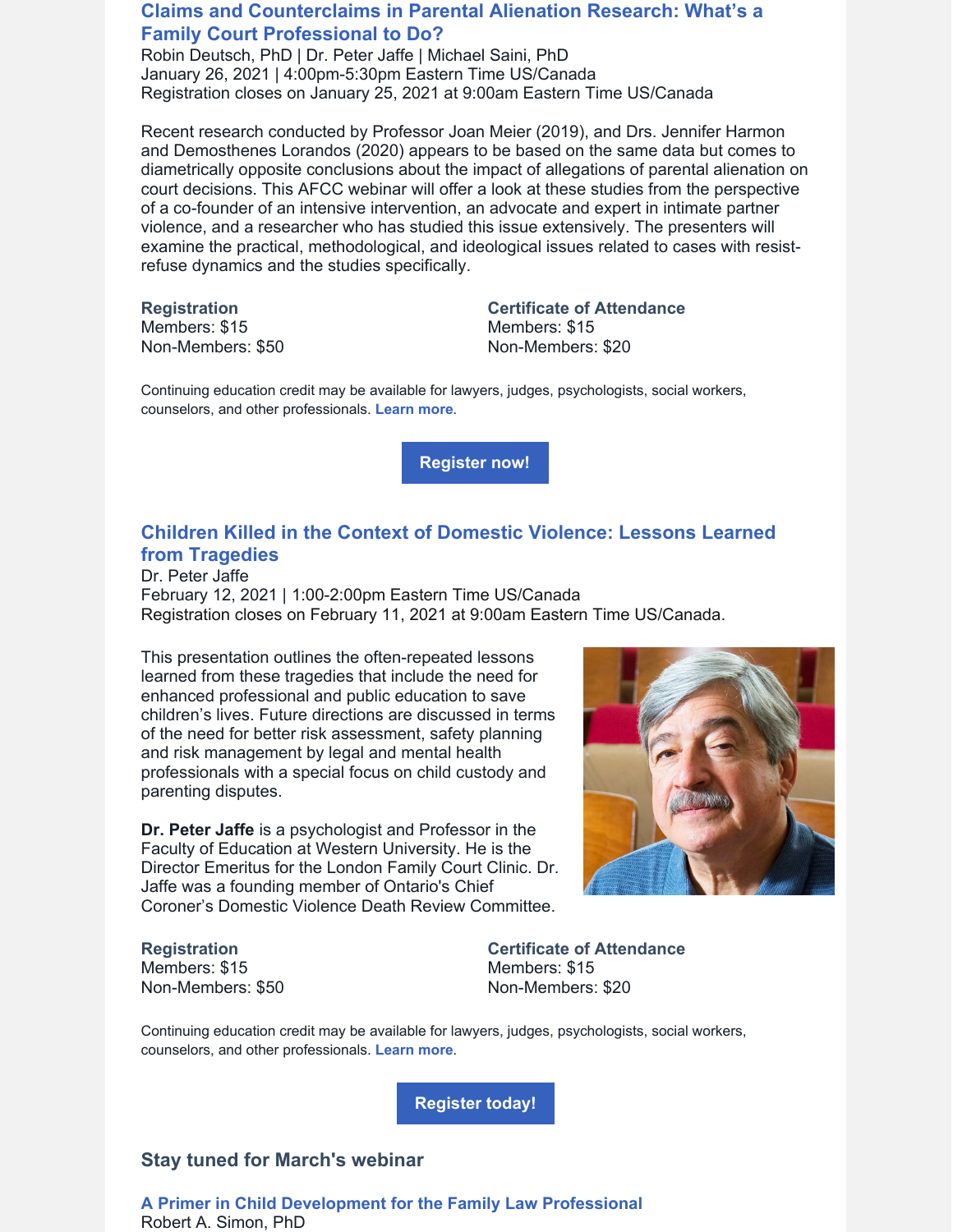March 25, 2021 | 1:00-2:00pm Eastern Time US/Canada **[Register](https://www.afccnet.org/Conferences-Training/Webinars/ctl/ViewConference/ConferenceID/364/mid/772) now!**

## **Chapter News**

**Shelby Brandsma**, AFCC member from Juneau, Wisconsin, is the new president of the Wisconsin Chapter of AFCC. For 25 years, Shelby has worked with children and families in child protection, juvenile justice, and family court. Since 2012, she has served as director of Dodge County Family Court Services, which provides parental education, mediation, and custody evaluation services for parents with custody and placement disputes. When not at court, Shelby is focused on her private clinical practice providing assessment and treatment for individuals, couples, and families. Shelby holds an MSW degree from the University of Wisconsin – Madison School of Social Work and a Master level certification in Trauma Counseling from University of Wisconsin – Milwaukee. Shelby has been a therapeutic mentor with adolescents through Family Youth Interactive. Congratulations, Shelby!



## **Member News**

**Phil Epstein**, AFCC member from Toronto, Ontario, has been appointed as a Member of the Order of Canada, for his leadership in Canadian family law and for pioneering programs in dispute resolution now emulated across the country. The Order of Canada is one of the country's highest civilian honors. Phil's practice is dedicated to mediation, arbitration, and appellate advocacy. He is the former Chair of the Family Law Section of the Ontario Bar Admission Course, a former Bencher of the Law Society of Upper Canada, and a former Chair of the Family Law Section of the Ontario Bar Association. Congratulations, Phil!



**Do you have a notable achievement to share?** Email **Gina [Wentling](mailto:gwentling@afccnet.org)** with your story and a professional head shot (JPEG or PNG preferred), if you have one, to be featured in next month's Member News!

#### **AFCC eNEWS**

The *AFCC eNEWS* is the monthly e-newsletter of the Association of Family and Conciliation Courts. The *eNEWS* provides up-to-date information for professionals including practice tips, international news, and the latest initiatives in family law and conflict resolution. The *AFCC eNEWS* is provided at no charge to you; anyone can subscribe. **[Subscribe](http://www.afccnet.org/Resource-Center/AFCC-eNEWS) here**.

*AFCC members are free to share eNEWS content.*

**EDITOR: Katie [Porter,](mailto:kporter@afccnet.org) MSW, JD**

**ASSOCIATE EDITOR: Gina [Wentling](mailto:gwentling@afccnet.org)**

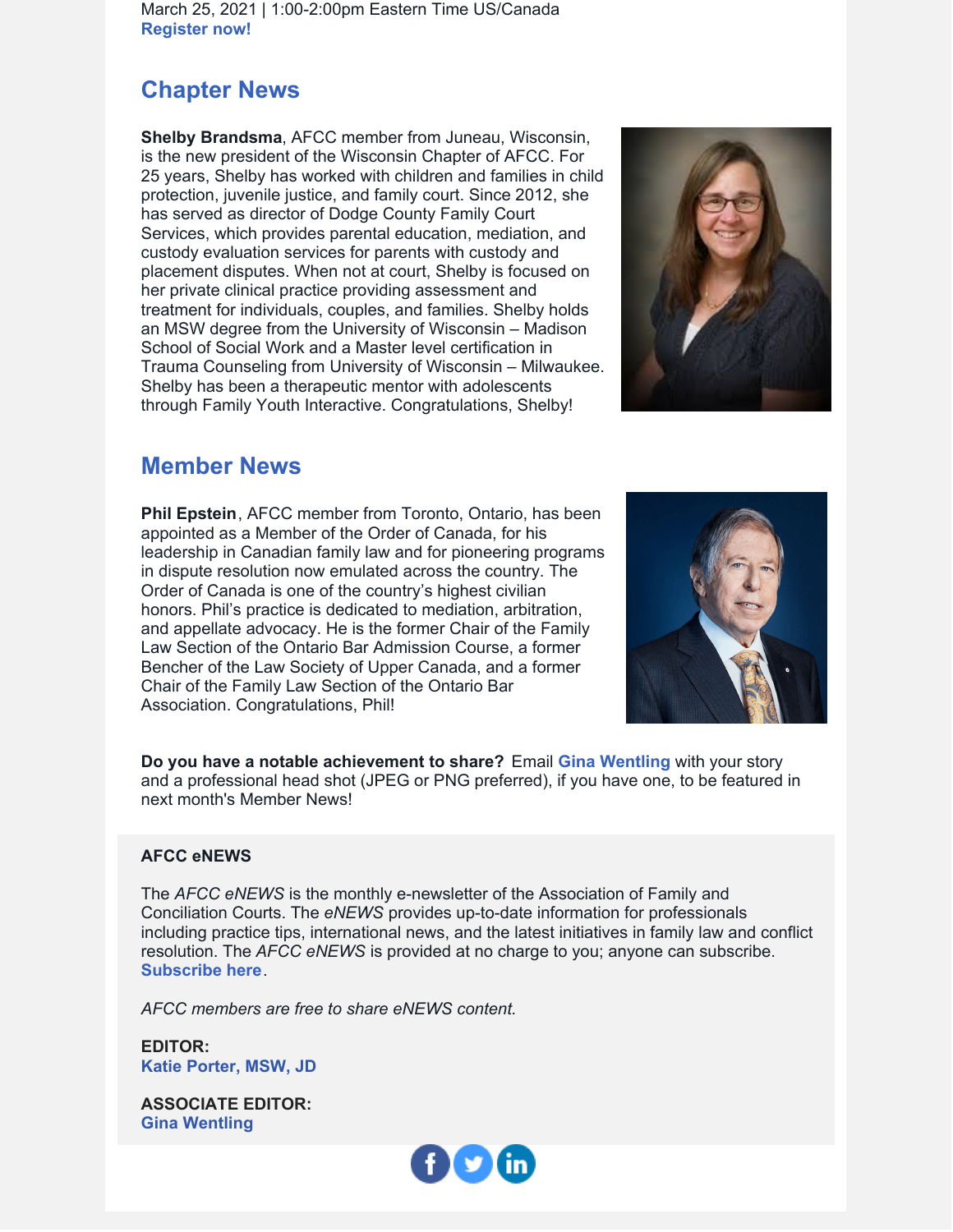

**January 2021 VOL. 16 No. 1**

## **President's Message**

*Larry Fong, PhD*

In Executive Director Peter Salem's message last month, he spoke about "silver linings." His poignant *Silver Linings from 2020* highlights the resilience of AFCC staff, leadership, chapters, sponsors, presenters, collaborators, and membership. I could not agree more with these sentiments.

I am reminded of the movie *Silver Linings Playbook*, in which the psychiatrist Dr. Cliff Patel opines, "One incident can change a lifetime." How true this is. Everything has changed. What silver linings might have occurred for us this past year? There are many.

- We found small ways to celebrate that we might have otherwise forgotten. Little things became much larger when we took the time to enjoy them.
- We figured out how (and some even bought appliances) to bake and cook.
- We figured out the internet and we shopped in a different way.
- We understood WebEx, Zoom, or Microsoft Teams as a primary means of communication.
- We bought new electronic items to communicate virtually.
- We understood words such as spiritualism, gratitude, and mindfulness even more.
- We exercised wherever and however we could.
- We took courses on self-improvement.
- Hobbies became passions.
- Pets became more integral to our families.
- As professionals, we changed our procedures and used virtual means of assisting our clients.
- The courts made changes in the way in which matters are addressed.
- We re-thought what it means to help clients change and we encouraged client change as a means of self-help.
- Scientists and pharmaceutical companies worldwide communicated at an unprecedented pace to bring forth the vaccines necessary for our safety.

In a large study in New Zealand from Every-Palmer et al. in 2020, many of the participants identified positive aspects of the lockdown. Common themes were that family time was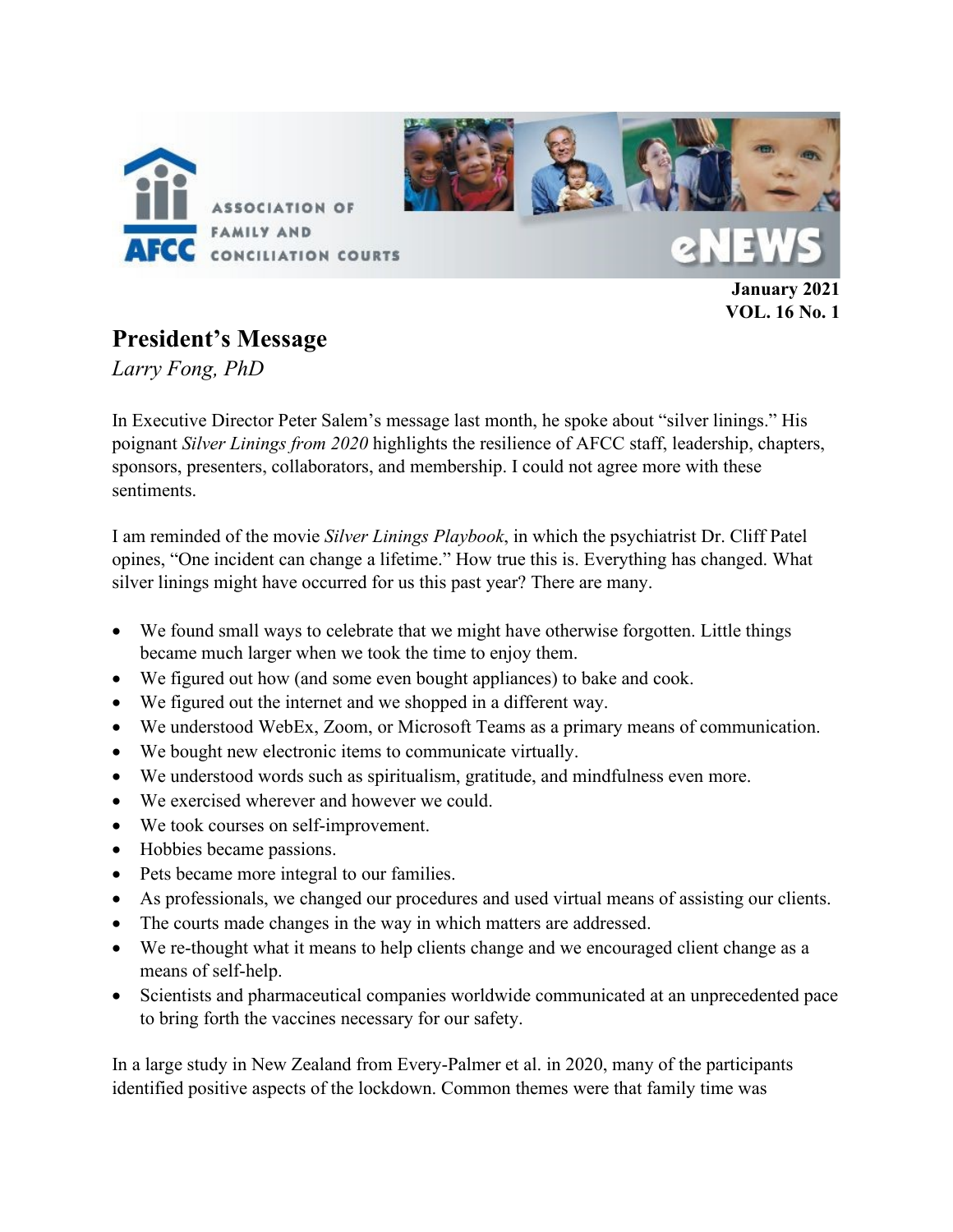important, work flexibility was common, people took the opportunity to reflect, pause, recreate health habits, consider priorities, and appreciated environmental benefits by reduced travel.

I am excited about the changes we will see in 2021 and look forward to building on the silver linings of 2020. Our 58<sup>th</sup> Annual Conference, like the previous in 2020, will be delivered in a virtual format. Our many committees and task forces will continue their work meeting virtually. The Board and Executive Committee will fashion the transition to the new 2021 Board. Our Chapters will continue with their plans for virtual trainings. Peter and others will continue to collaborate with outside organizations, working hand in hand to bring forth change in our area.

We expect that our conferences in the fall will meet the demand of our increasing membership. Our AFCC-AAML conference in September 2021 is in the planning stages and at this time we are thinking it will take place in-person, so we'll see you in Washington, DC! Our Cincinnati fall conference in November 2021 also eagerly awaits your attendance. AFCC has now booked conferences through 2025 in Chicago, Las Vegas, Los Angeles, Boston, and New Orleans.

Despite an unprecedented pandemic, we have persevered, moved forward, made progress, increased membership (nearly 500 members from the prior fiscal year!), and our virtual learning programs met with worldwide attention. All of this is a true testament to AFCC's success and continuing development for its membership. This resilience that AFCC exemplifies places this organization at the very top of other not-for-profit groups. We continue to be a leader in our field.

I eagerly look forward to the time, soon, whereupon the new and old "normal" meet and we become even stronger. I cannot wait to share stories of our resilience and our successes at upcoming conferences, or virtually for those who cannot meet face-to-face.

What is your silver lining for 2020? Take the time to share it with one another so that we can all be a part of this exciting time together.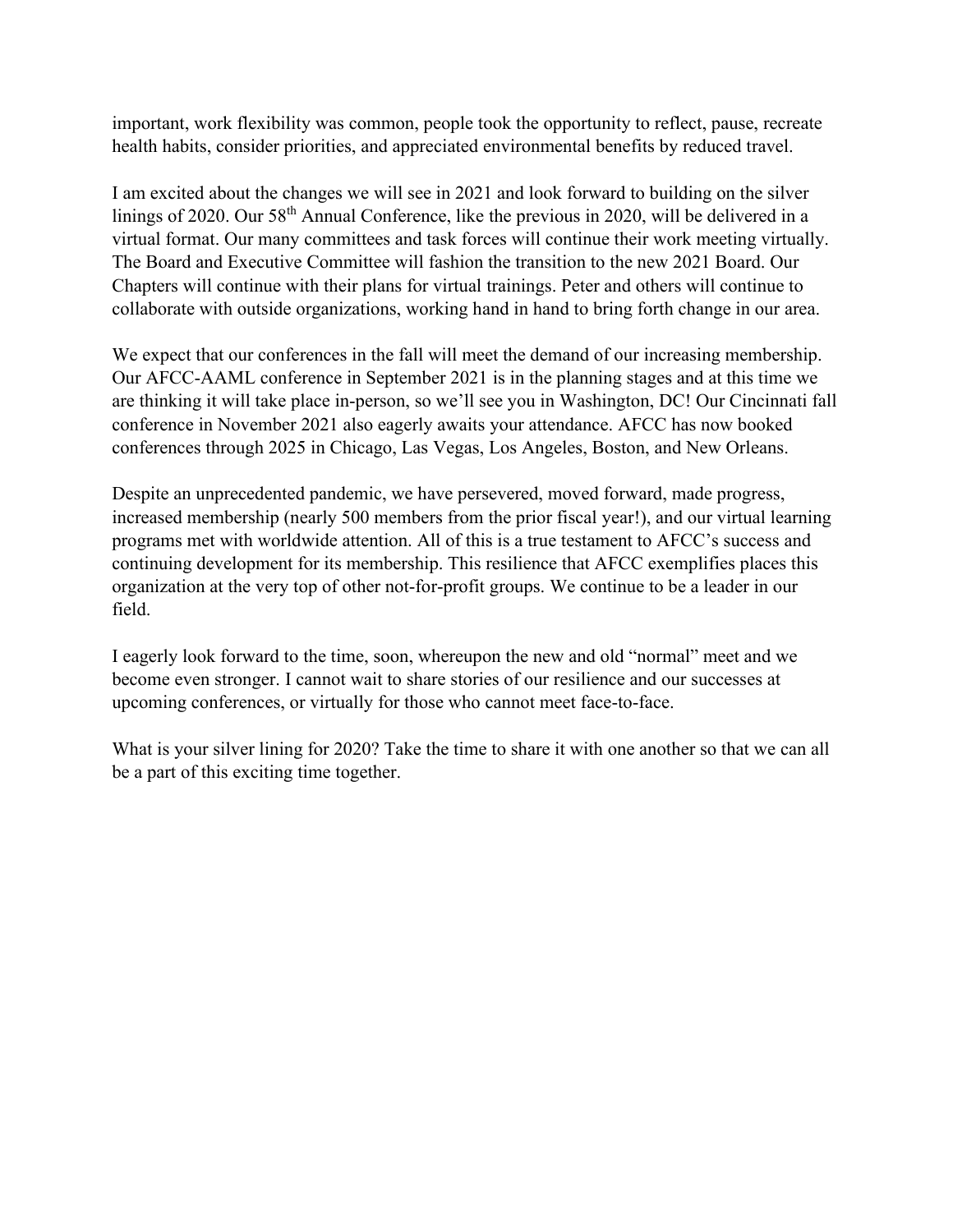

**January 2021 VOL. 16 No. 1** 

## **Case-Blind Didactic Testimony: An Elucidation**

*David A. Martindale, PhD, ABPP*

January 2020 marks the 13th anniversary of the publication, in *Family Court Review*, of AFCC's *Model Standards of Practice for Child Custody Evaluation*. Work on the *Model Standards* was begun in October 2004. The Task Force developed eight drafts before the final document was submitted to, and approved by, AFCC's Board of Directors in May 2006.

In March 2019, a task force charged with reviewing and revising the Model Standards was assembled. My role as Reporter for the *Model Standards* earned me a seat at the Revision Task Force table. As this column is being written, the Task Force members are completing a homework assignment. Working independently, each of us is examining the *Model Standards*  section by section, and will be submitting suggestions for deletions of, modifications of, and additions to, each of the sections.

In completing my homework, I am experiencing on a visceral level a cognitive dynamic with which all readers of this column are presumably familiar: The reexamination of positions taken previously, is an arduous task. My systematic review of the *Model Standards* was disrupted when I got to the section that addresses the inclusion in evaluators' reports of "pertinent peerreviewed published research [4.6(b)].

"In recent years, increasing attention has been given to social science research in family law. . . ." Those are the opening words of AFCC's *Guidelines for the Use of Social Science Research in Family Law* – guidelines intended "to promote critical thinking about effective, responsible, and ethical use of social science research in family law–related education, practices, programs, and policy making."

In a manner somewhat akin to free association, I was led to contemplate the manner in which I have offered what I refer to as *case-blind didactic testimony*, and, specifically, to reexamine my decision to use that term in describing what many others have referred to as *social framework testimony*.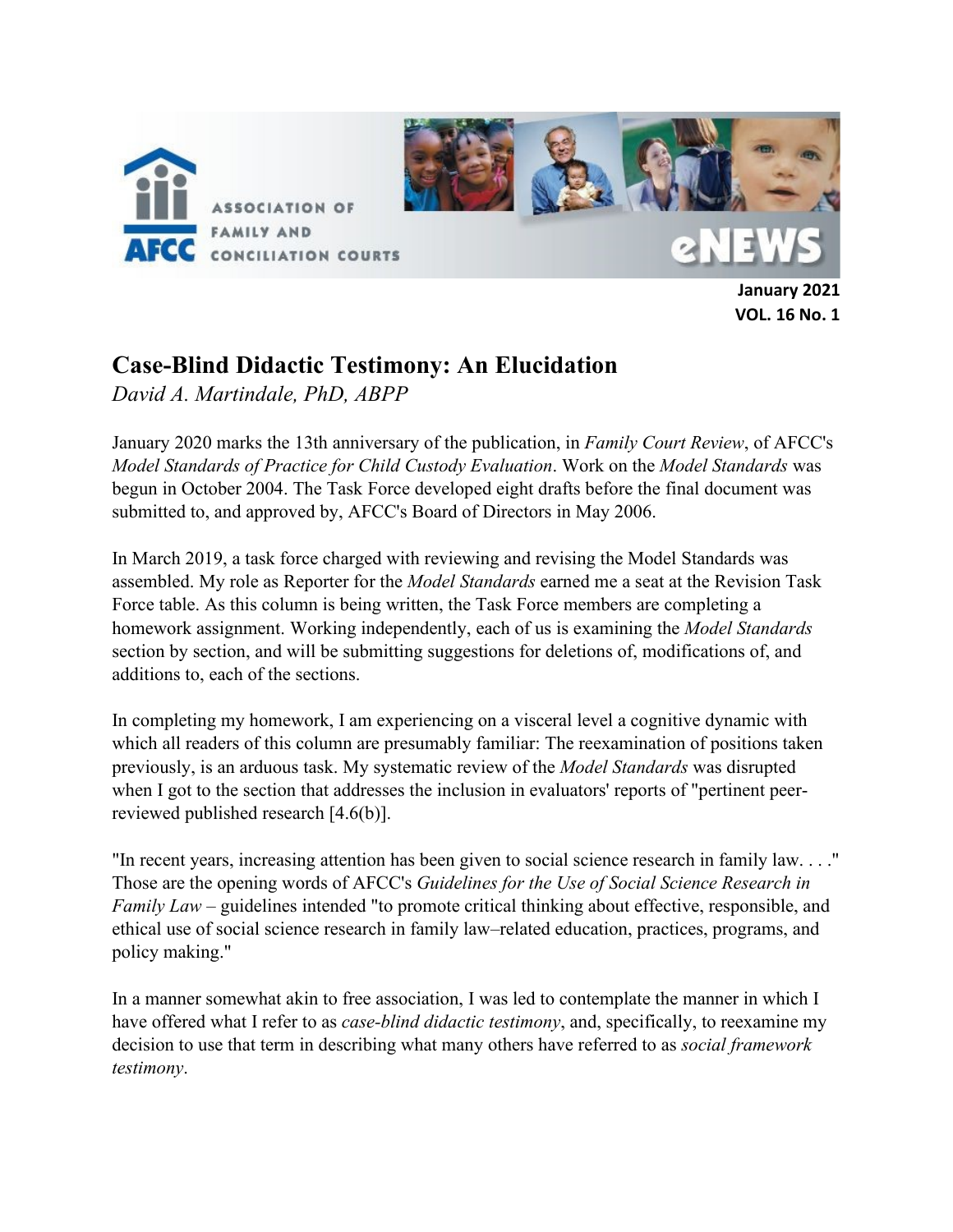In May 1989, I was contacted by an attorney who was representing an indigent client. A colleague of the attorney had given him the print material distributed by me in conjunction with a presentation on evaluation methodology in the performance of child custody evaluations. Included in that material were my customary criticisms of the use of unreliable assessment methods. I had made specific reference to the House-Tree-Person test.

A mental health professional employed by the court had made a recommendation in a litigated custody case, and had stated that her recommendation was based on the manner in which a parent had drawn a tree. The attorney's request was simple. He wished me to explain to the court why evaluators' recommendations regarding matters of custody and access should not be based on interpretations of litigants' drawings.

New York law required that the attorney disclose "the subject matter on which [I would] testify, [and] the substance of the facts and opinions on which [I would] Testify." I proposed that he inform the court that I would not address any of the facts in dispute, and that I would be offering "social framework testimony." My decision was based on my belief that the court would be familiar with testimony by researchers such as Elizabeth Loftus, which was generally referred to as "social framework testimony."

Writing with John Palmer in 1974, and with Guido Zanni in 1975, Loftus had brought to public attention the many problems associated with eyewitness testimony. John Monahan & Laurens Walker, writing in the University of Pennsylvania Law Review (in 1986), in the Virginia Law Review (in 1987), and in the American Psychologist (in 1987), had brought social framework testimony to the attention of attorneys, judges, and forensic mental health professionals.

For these reasons, as voir dire began, I anticipated that the court would be familiar with social framework testimony. I was mistaken. The judge requested that I explain my anticipated testimony in different terms. The words "case-blind didactic testimony" came to mind, and were spoken with some hesitancy. Elucidation was requested.

Retrospective examinations of what has been said during testimony often begins within moments of leaving the stand. Though the judge had expressed approval of the manner in which I had described my testimony, it became clear to me that having described myself as "blind" to the facts of the case was an overstatement. I was aware that the evaluator's stated decision to rely on an assessment method known not to be reliable was a fact of importance.

An interest in descriptive accuracy in professional terminology led me to wonder whether I would jettison the term "case-blind" or use it again under similar circumstances. The term describes an aspiration, not an attainable goal. When testimony of this type is to be offered, the less that is known by testifying experts concerning the specific litigated issues to which the didactic testimony will be applied, the lower the risk that retained experts will be influenced by that knowledge, and will inadvertently tailor their testimony to most effectively address the litigated facts. I decided that a term that focuses attention on a desired objective had value.